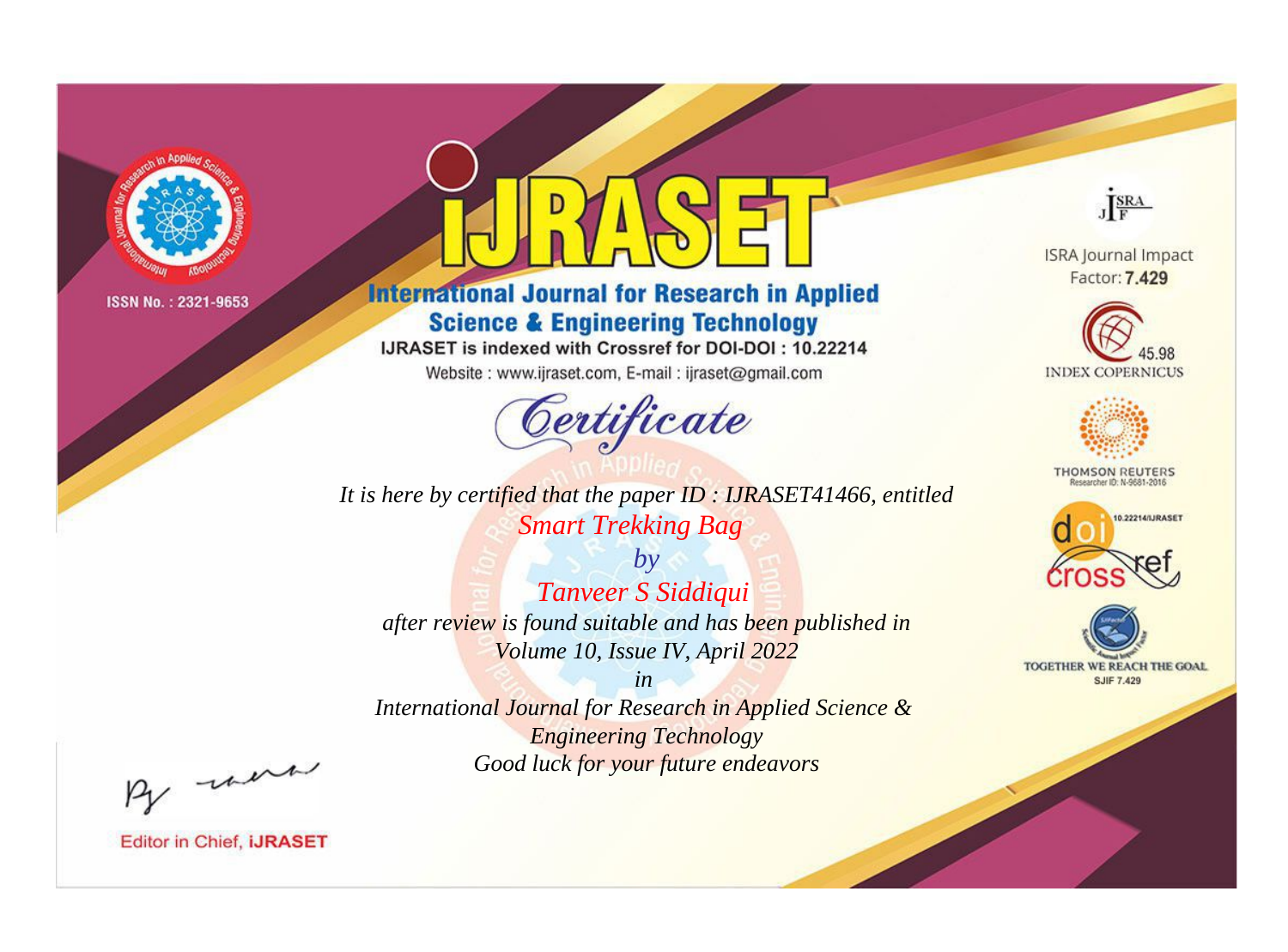

# **International Journal for Research in Applied Science & Engineering Technology**

IJRASET is indexed with Crossref for DOI-DOI: 10.22214

Website: www.ijraset.com, E-mail: ijraset@gmail.com



*It is here by certified that the paper ID : IJRASET41466, entitled Smart Trekking Bag*

*by Aamir I Patel after review is found suitable and has been published in Volume 10, Issue IV, April 2022*

*in International Journal for Research in Applied Science & Engineering Technology Good luck for your future endeavors*



**Editor in Chief, IJRASET** 

**ISRA Journal Impact** Factor: 7.429

JERA





**THOMSON REUTERS** 



TOGETHER WE REACH THE GOAL **SJIF 7.429**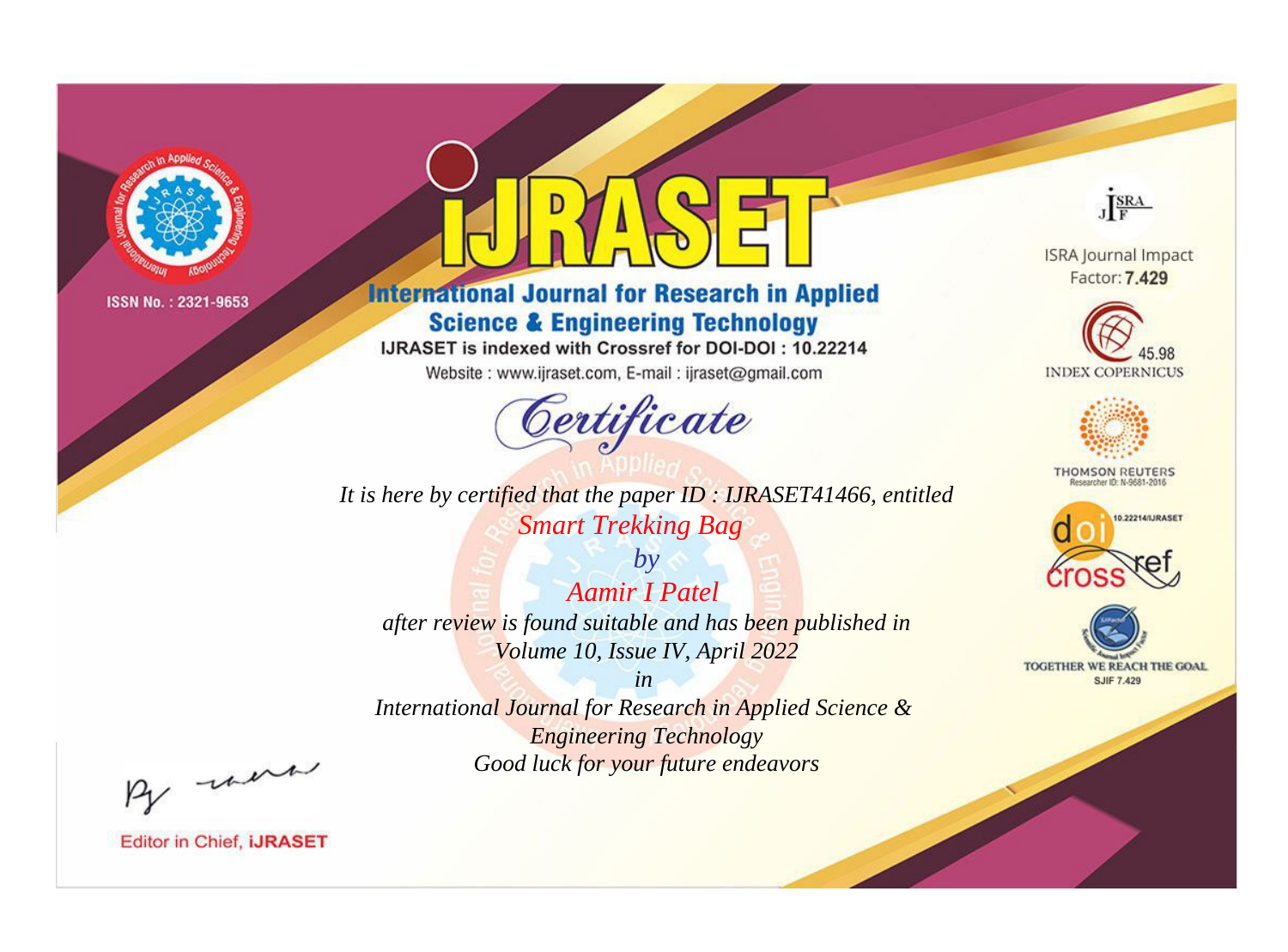

# **International Journal for Research in Applied Science & Engineering Technology**

IJRASET is indexed with Crossref for DOI-DOI: 10.22214

Website: www.ijraset.com, E-mail: ijraset@gmail.com



*It is here by certified that the paper ID : IJRASET41466, entitled Smart Trekking Bag*

*by Adnan A Shaikh after review is found suitable and has been published in Volume 10, Issue IV, April 2022*

*in International Journal for Research in Applied Science & Engineering Technology Good luck for your future endeavors*



**ISRA Journal Impact** Factor: 7.429





**THOMSON REUTERS** 





By morn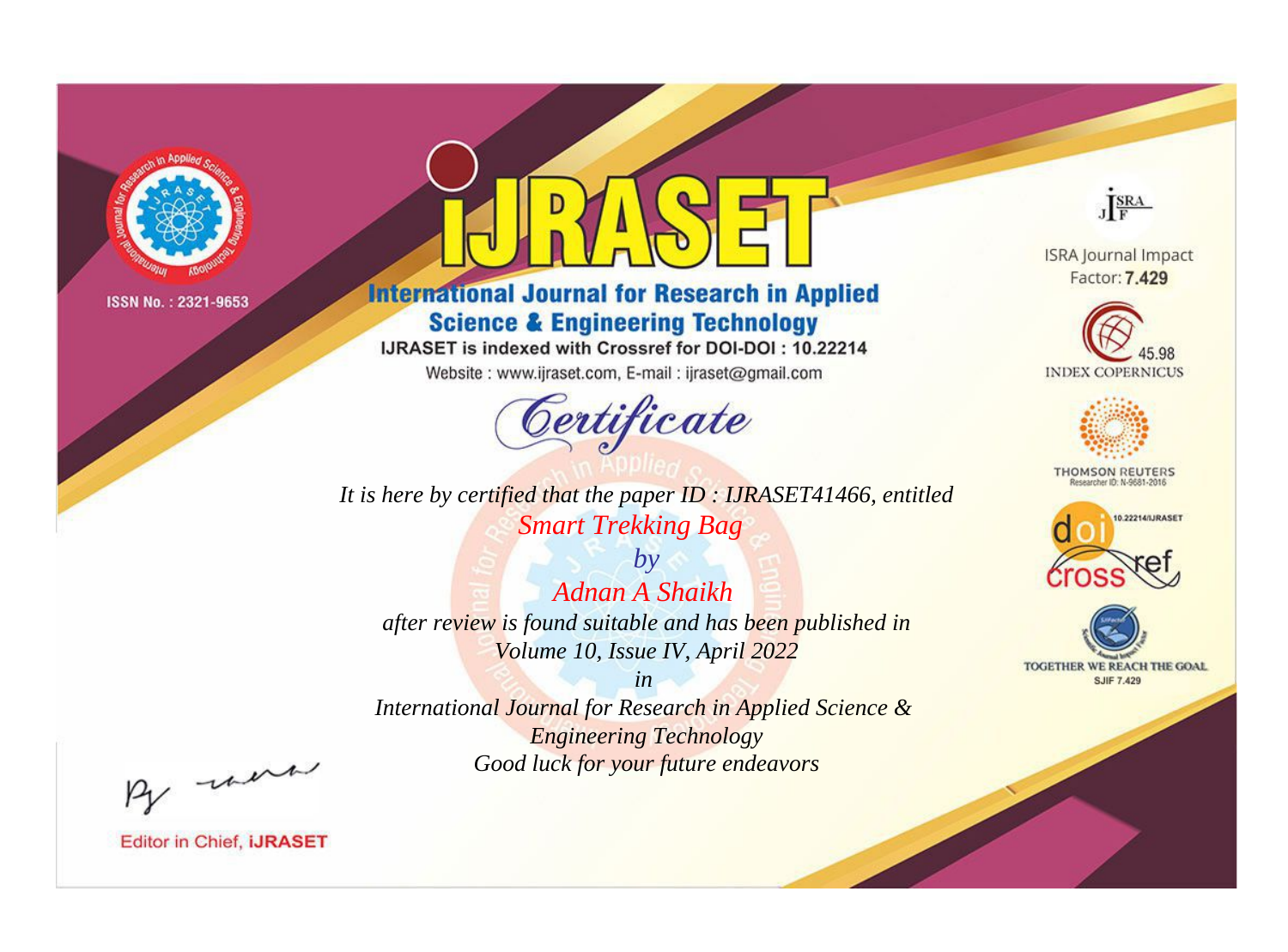

# **International Journal for Research in Applied Science & Engineering Technology**

IJRASET is indexed with Crossref for DOI-DOI: 10.22214

Website: www.ijraset.com, E-mail: ijraset@gmail.com



*It is here by certified that the paper ID : IJRASET41466, entitled Smart Trekking Bag*

*by Yasar S Shaikh after review is found suitable and has been published in Volume 10, Issue IV, April 2022*

*in International Journal for Research in Applied Science & Engineering Technology Good luck for your future endeavors*



**ISRA Journal Impact** Factor: 7.429





**THOMSON REUTERS** 





By morn